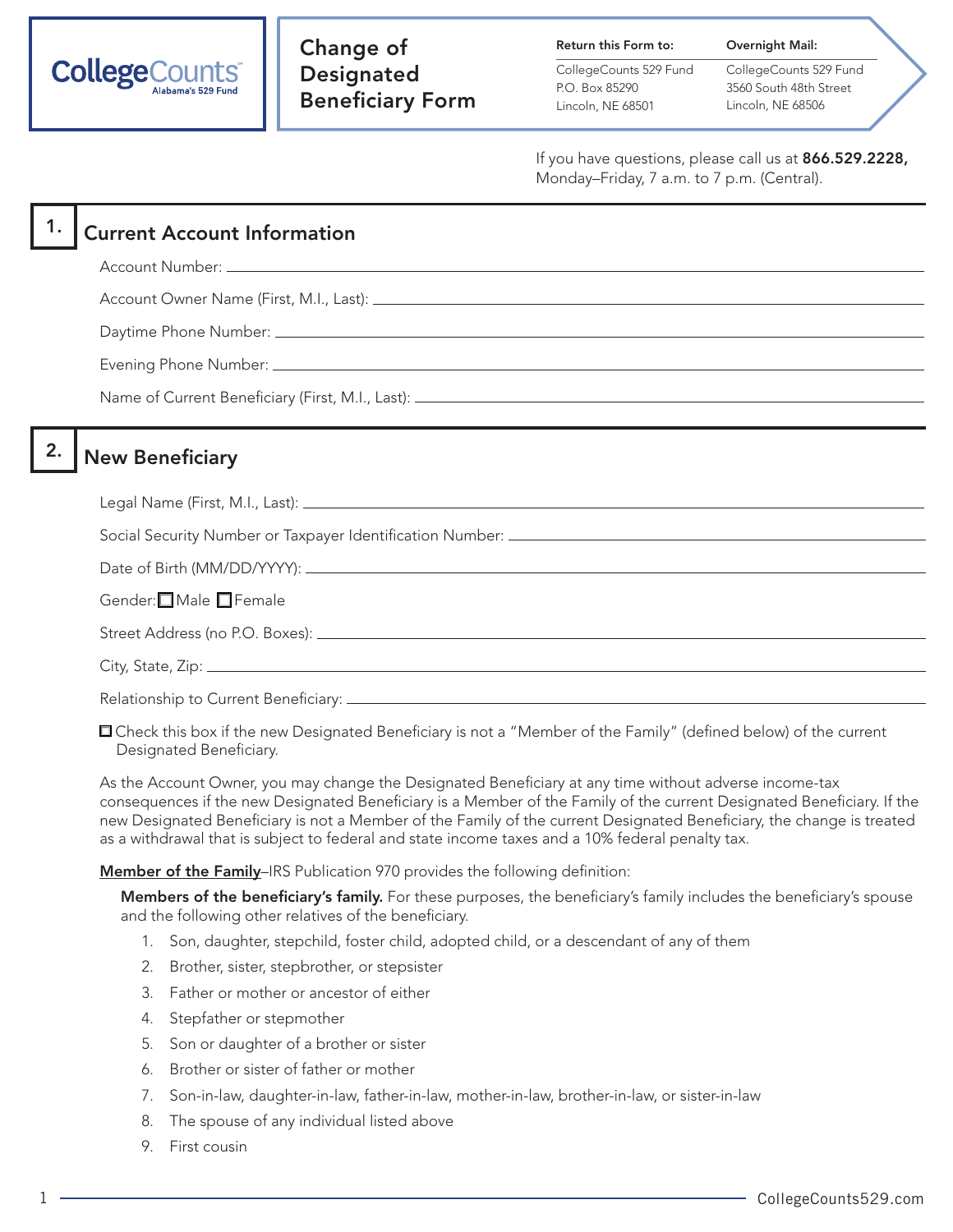| Investment Portfolio Selection (Check A or B)                                                                                                    |                                                                                                                                                                                                                                      |
|--------------------------------------------------------------------------------------------------------------------------------------------------|--------------------------------------------------------------------------------------------------------------------------------------------------------------------------------------------------------------------------------------|
| invested in the age-band of the new Designated Beneficiary.                                                                                      | A. No change to current investment selections. If you are currently invested in an Age-Based Portfolio and the<br>new Designated Beneficiary is in a different age-band than the current Designated Beneficiary, the Account will be |
| <b>B. Yes, I want to change the investment selection as follows:</b> (Check only one box: 1, 2, or 3)                                            |                                                                                                                                                                                                                                      |
| 1. Age-Based Portfolios (If you've checked box 1, select one of the following)<br>Aggressive Portfolio Moderate Portfolio Conservative Portfolio |                                                                                                                                                                                                                                      |
| <b>2. Target Portfolios</b> (If you've checked box 2, <b>select one</b> of the following)<br>$\Box$ Fund 80<br>$\Box$ Fund 60<br>$\Box$ Fund 100 | $\Box$ Fund 40<br>$\Box$ Fund 20<br>Fixed Income Fund                                                                                                                                                                                |
| percentages allowed]                                                                                                                             | 3. Individual Fund Portfolios (If you've checked box 3, select any of the following [must total 100%, only whole                                                                                                                     |
| <b>Bank Savings</b>                                                                                                                              | Domestic (U.S.) Equity                                                                                                                                                                                                               |
| .% Bank Savings 529 Portfolio                                                                                                                    | Large-Cap                                                                                                                                                                                                                            |
| <b>Money Market</b>                                                                                                                              | % Vanguard Value Index 529 Portfolio                                                                                                                                                                                                 |
| _% Vanguard Cash Reserves Federal Money                                                                                                          | % DFA U.S. Large Cap Value 529 Portfolio                                                                                                                                                                                             |
| Market 529 Portfolio                                                                                                                             | .% Vanguard 500 Index 529 Portfolio                                                                                                                                                                                                  |
| <b>Fixed Income</b>                                                                                                                              | % Vanguard Total Stock Market Index 529 Portfolio                                                                                                                                                                                    |
| % PIMCO Short-Term 529 Portfolio                                                                                                                 | .% Vanguard Growth Index 529 Portfolio                                                                                                                                                                                               |
| % Vanguard Short-Term Bond Index                                                                                                                 | .% T. Rowe Price Large-Cap Growth 529 Portfolio                                                                                                                                                                                      |
| 529 Portfolio                                                                                                                                    | Mid-Cap                                                                                                                                                                                                                              |
| % Vanguard Total Bond Market Index<br>529 Portfolio                                                                                              | % Vanguard Mid-Cap Index 529 Portfolio                                                                                                                                                                                               |
| % Fidelity Advisor Investment Grade Bond                                                                                                         | % Vanguard Extended Market Index 529 Portfolio                                                                                                                                                                                       |
| 529 Portfolio                                                                                                                                    | Small-Cap                                                                                                                                                                                                                            |
| % PGIM Total Return Bond 529 Portfolio                                                                                                           | % Vanguard Small-Cap Value Index 529 Portfolio                                                                                                                                                                                       |
| % Vanguard Short-Term Inflation-Protected<br>Securities Index 529 Portfolio                                                                      | _% DFA U.S. Small Cap Value 529 Portfolio                                                                                                                                                                                            |
|                                                                                                                                                  | % Vanguard Small-Cap Index 529 Portfolio                                                                                                                                                                                             |
| % Vanguard Inflation-Protected Securities<br>529 Portfolio                                                                                       | % Vanguard Small-Cap Growth Index 529 Portfolio                                                                                                                                                                                      |
| <b>Balanced</b>                                                                                                                                  | .% Vanguard Explorer 529 Portfolio                                                                                                                                                                                                   |
| _% T. Rowe Price Balanced 529 Portfolio                                                                                                          | <b>International Equity</b>                                                                                                                                                                                                          |
| <b>Real Estate</b>                                                                                                                               | _% Vanguard Total International Stock Index<br>529 Portfolio                                                                                                                                                                         |
| % Vanguard Real Estate Index 529 Portfolio                                                                                                       | % Dodge & Cox International Stock 529 Portfolio                                                                                                                                                                                      |